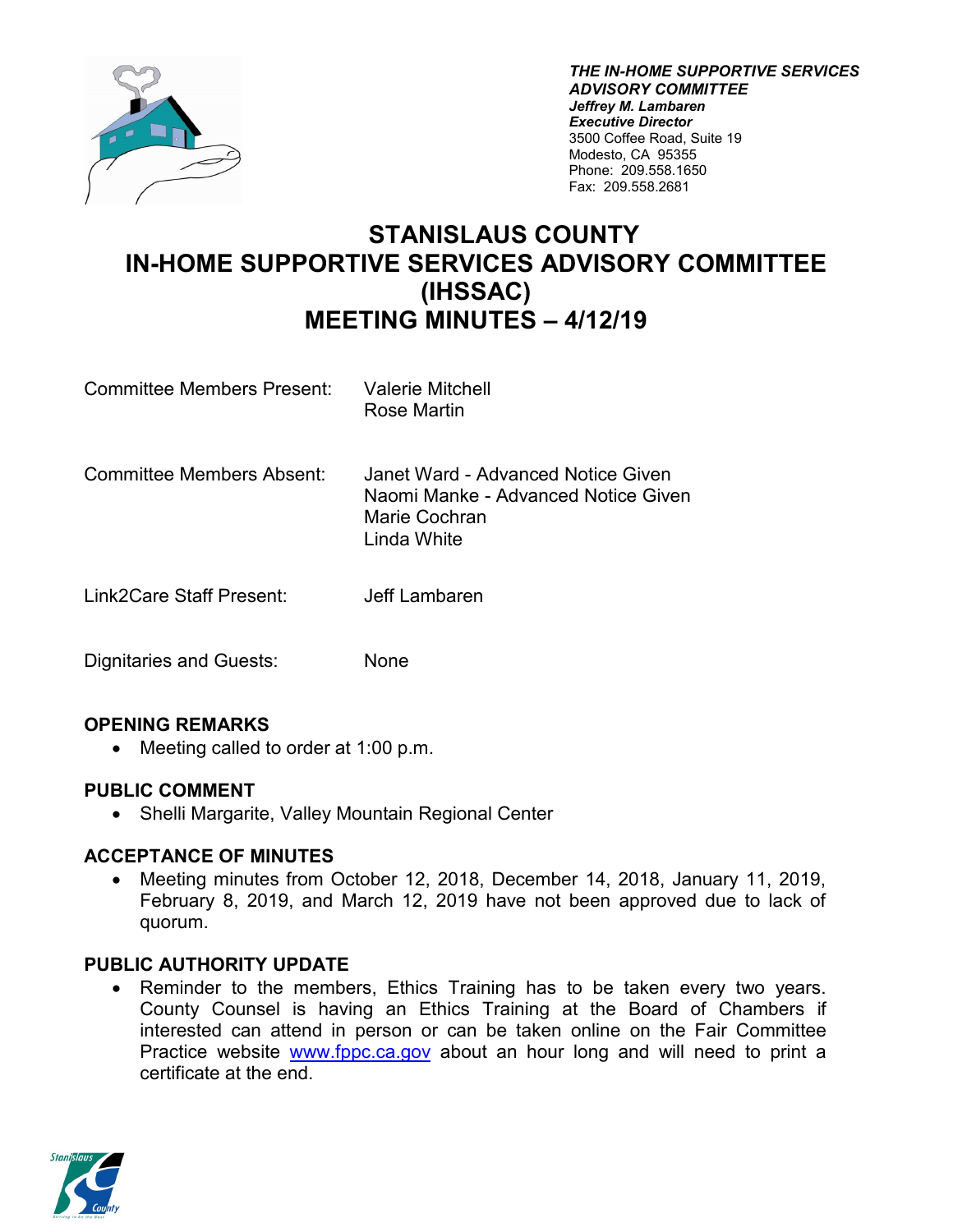- 21<sup>st</sup> Century Cure Act at the federal level-for all Medi-Cal services there needs to be verification that the services have been done. For IHSS the care provider will have to enter a start time, enter an end time, and enter where the services were provided.
- Electronic Services Portal (ESP) Website Overview (Video):
	- o For general assistance with the ESP website please contact the help desk 866-376-7066 select preferred language then press option 4 to access the website visit [www.etimesheets.ihss.ca.gov.](http://www.etimesheets.ihss.ca.gov/)
	- o ESP is a public website and is available to all IHSS and WPC Providers and Recipients across the state of California. This website is designed to be selfservice meaning it is design to be easy to use such as self-registration. Once the provider has registered with an account they will have the ability to do the following using their account:
		- **•** Online enrollment for electronic timesheets, view payment history, sign up for direct deposit, and submit a sick leave claim.
		- Some of the advantages of enrolling in the electronic timesheet system are getting timesheets to the State processing center faster, faster processing, no extra mailing time, submit timesheets online, reduce timesheet errors, violation warnings for providers, review and approve timesheets, timesheets cannot be submitted without signatures, can check timesheet and payment status, can request supplemental timesheets.
		- When a Provider or Recipient is ready to enroll in the Electronic Timesheet System (ETS) there are three things they will need to have, a valid email address Provider and Recipient will need their own, internet access, and access to smart phone, tablet, computer or laptop.
		- If the Recipient chooses not to register and enroll online for electronic timesheets there is an alternative option Providers may still submit their timesheets online and Recipients may choose to use the Telephone Timesheet System (TTS) to approve their electronic timesheets. TTS will call the Recipient when the Provider(s) have submitted an electronic timesheet for their approval. By enrolling in ETS, Providers will no longer receive paper timesheets.
		- Some of the advantages of viewing payment history are the ability to view recent payments, the ability to view the last three months of timesheet history, an overview of a timesheet, payment details of a timesheet, and timesheet details.
		- The direct deposit feature allows Providers to select direct deposit entry, can sign up for direct deposit, make changes to the bank account for an existing direct deposit, or cancel their direct deposit, direct deposit FAQ's.
		- **The sick leave claim feature allows Providers to select sick** leave entry, can submit a new sick leave claim, can view sick leave claim history, sick leave claim FAQ's.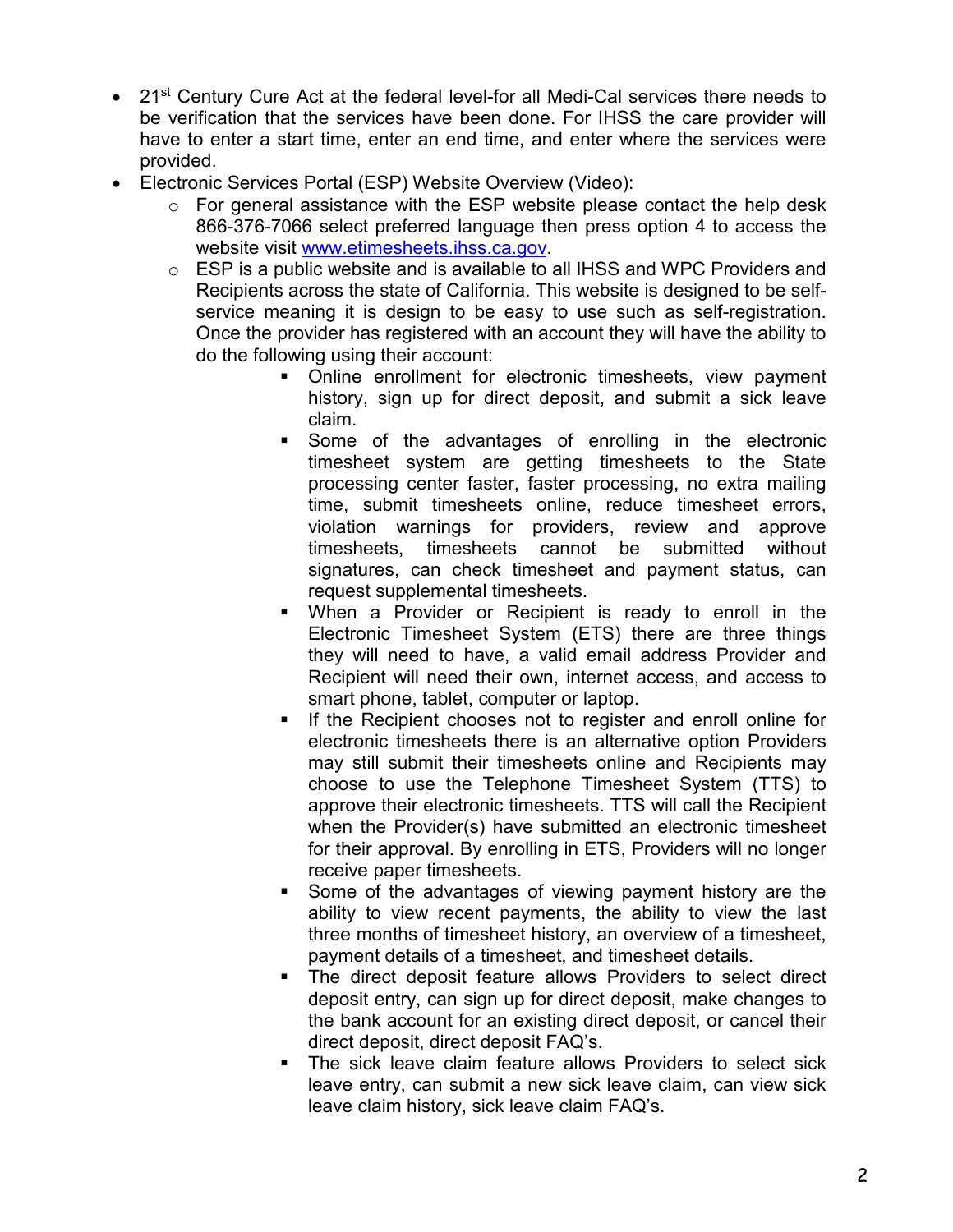o This system will be used with the Electronic Visit Verification and will start using on July 2019. Will be done in phases and will roll it out to the Counties. Los Angeles County will be first county to use.

# **BUDGET UPDATE**

• Nothing to report.

# **LEGISLATIVE UPDATE**

- **AB 229 (Nazarian)**-*Written Content Translation: the bill would clarify that the department is required to provide translations of written content in languages spoken by a substantial number of providers of IHSS.* **Update:** This bill is currently in the possession of the Assembly Appropriations Committee, where it has yet to be scheduled for hearing. This bill is co-sponsored by CAPA, CWDA, and AFSCME-UDW.
- **AB 426 (Maienschein)**-*Medical Certification: a reduction of the recipient's monthly authorized number of service hours shall be based solely on a verified change of a recipient's medical condition, a change in the recipient's living arrangements, a change in the recipient's functionality, a change in the recipient's circumstances, a change in the law or an error in computing a recipient's monthly authorized number of service hours.* **Update:** This bill is currently on the Assembly Appropriations Committee Suspense File, where it will be taken up at the end of May.
- **AB 1382 (Aguiar-Curry)**-*Master Plan for an Aging California: establish a Master Plan for an Aging California that responds to population needs in a comprehensive manner.* **Update:** This bill is currently in the possession of the Aging and Long Term Care Committee, where it is scheduled for hearing on April 23, 2019.
- **SB 228 (Jackson)**-*Master Plan on Aging: require the Governor to appoint an Aging Czar and 15-member task force to prepare for the aging population and prepare a master plan.* **Update:** This bill is currently in the possession of Senate Human Services Committee, where it is scheduled to be heard on April 22, 2019.

# **NEXT YEAR'S MEETING SCHEDULE**

• In absence of a quorum will continue to meet on the dates scheduled. IHSSAC Meeting Schedule for 2019 will be re-submitted at the May 2019 meeting for approval.

# **ELECTION OF NEW CHAIR AND VICE-CHAIR**

• In absence of a quorum unable to elect New Chair and Vice-Chair.

# **COMMITTEE MEMBERS REPORT**

• None

# **AGENDA ITEMS FOR NEXT MEETING**

- Public Comment
- Acceptance of Meeting Minutes from October 12, 2018, December 14, 2018, January 11, 2019, February 8, 2019, March 8, 2019 and April 12, 2019
- AB-1234 Training
- Public Authority Update
- Budget Update